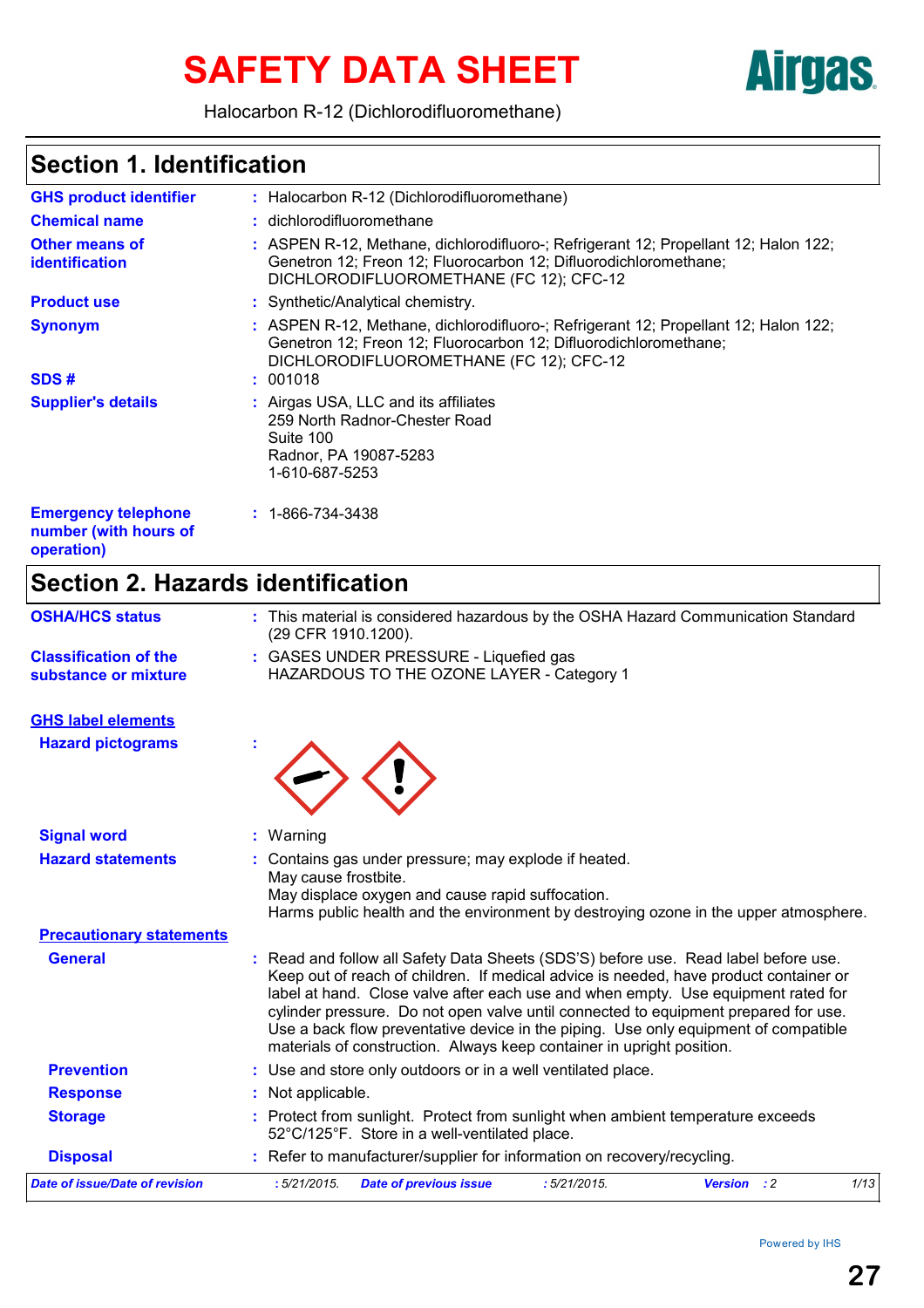### **Section 2. Hazards identification**

**Hazards not otherwise classified**

**:** Liquid can cause burns similar to frostbite.

### **Section 3. Composition/information on ingredients**

| <b>Substance/mixture</b>                | : Substance                                                                                                                                                                                        |
|-----------------------------------------|----------------------------------------------------------------------------------------------------------------------------------------------------------------------------------------------------|
| <b>Chemical name</b>                    | : dichlorodifluoromethane                                                                                                                                                                          |
| Other means of<br><b>identification</b> | : ASPEN R-12, Methane, dichlorodifluoro-; Refrigerant 12; Propellant 12; Halon 122;<br>Genetron 12; Freon 12; Fluorocarbon 12; Difluorodichloromethane;<br>DICHLORODIFLUOROMETHANE (FC 12); CFC-12 |

#### **CAS number/other identifiers**

| <b>CAS number</b>          | $: 75-71-8$ |               |                   |
|----------------------------|-------------|---------------|-------------------|
| <b>Product code</b>        | : 001018    |               |                   |
| <b>Ingredient name</b>     |             | $\frac{9}{6}$ | <b>CAS number</b> |
| Methane, dichlorodifluoro- |             | 100           | 75-71-8           |

**There are no additional ingredients present which, within the current knowledge of the supplier and in the concentrations applicable, are classified as hazardous to health or the environment and hence require reporting in this section.**

**Occupational exposure limits, if available, are listed in Section 8.**

### **Section 4. First aid measures**

#### **Description of necessary first aid measures**

| <b>Eye contact</b>  | : Immediately flush eyes with plenty of water, occasionally lifting the upper and lower<br>eyelids. Check for and remove any contact lenses. Continue to rinse for at least 10<br>minutes. Get medical attention if irritation occurs.                                                                                                                                                                                                                                                                                                                                                                                                                                                                                                                                 |
|---------------------|------------------------------------------------------------------------------------------------------------------------------------------------------------------------------------------------------------------------------------------------------------------------------------------------------------------------------------------------------------------------------------------------------------------------------------------------------------------------------------------------------------------------------------------------------------------------------------------------------------------------------------------------------------------------------------------------------------------------------------------------------------------------|
| <b>Inhalation</b>   | : Remove victim to fresh air and keep at rest in a position comfortable for breathing. If<br>not breathing, if breathing is irregular or if respiratory arrest occurs, provide artificial<br>respiration or oxygen by trained personnel. It may be dangerous to the person providing<br>aid to give mouth-to-mouth resuscitation. Get medical attention if adverse health effects<br>persist or are severe. If unconscious, place in recovery position and get medical<br>attention immediately. Maintain an open airway. Loosen tight clothing such as a collar,<br>tie, belt or waistband. In case of inhalation of decomposition products in a fire,<br>symptoms may be delayed. The exposed person may need to be kept under medical<br>surveillance for 48 hours. |
| <b>Skin contact</b> | : Flush contaminated skin with plenty of water. Remove contaminated clothing and<br>shoes. Get medical attention if symptoms occur. In case of contact with liquid, warm<br>frozen tissues slowly with lukewarm water and get medical attention. Do not rub<br>affected area. Wash clothing before reuse. Clean shoes thoroughly before reuse.                                                                                                                                                                                                                                                                                                                                                                                                                         |
| <b>Ingestion</b>    | : Remove victim to fresh air and keep at rest in a position comfortable for breathing. Get<br>medical attention if adverse health effects persist or are severe. Ingestion of liquid can<br>cause burns similar to frostbite. If frostbite occurs, get medical attention. Never give<br>anything by mouth to an unconscious person. If unconscious, place in recovery position<br>and get medical attention immediately. Maintain an open airway. Loosen tight clothing<br>such as a collar, tie, belt or waistband. As this product rapidly becomes a gas when<br>released, refer to the inhalation section.                                                                                                                                                          |

**Most important symptoms/effects, acute and delayed**

| <b>Potential acute health effects</b> |             |                                                                                                                       |                |                    |      |
|---------------------------------------|-------------|-----------------------------------------------------------------------------------------------------------------------|----------------|--------------------|------|
| <b>Eye contact</b>                    |             | : Liquid can cause burns similar to frostbite.                                                                        |                |                    |      |
| <b>Inhalation</b>                     |             | : Exposure to decomposition products may cause a health hazard. Serious effects may<br>be delayed following exposure. |                |                    |      |
| Date of issue/Date of revision        | :5/21/2015. | <b>Date of previous issue</b>                                                                                         | $:5/21/2015$ . | <b>Version</b> : 2 | 2/13 |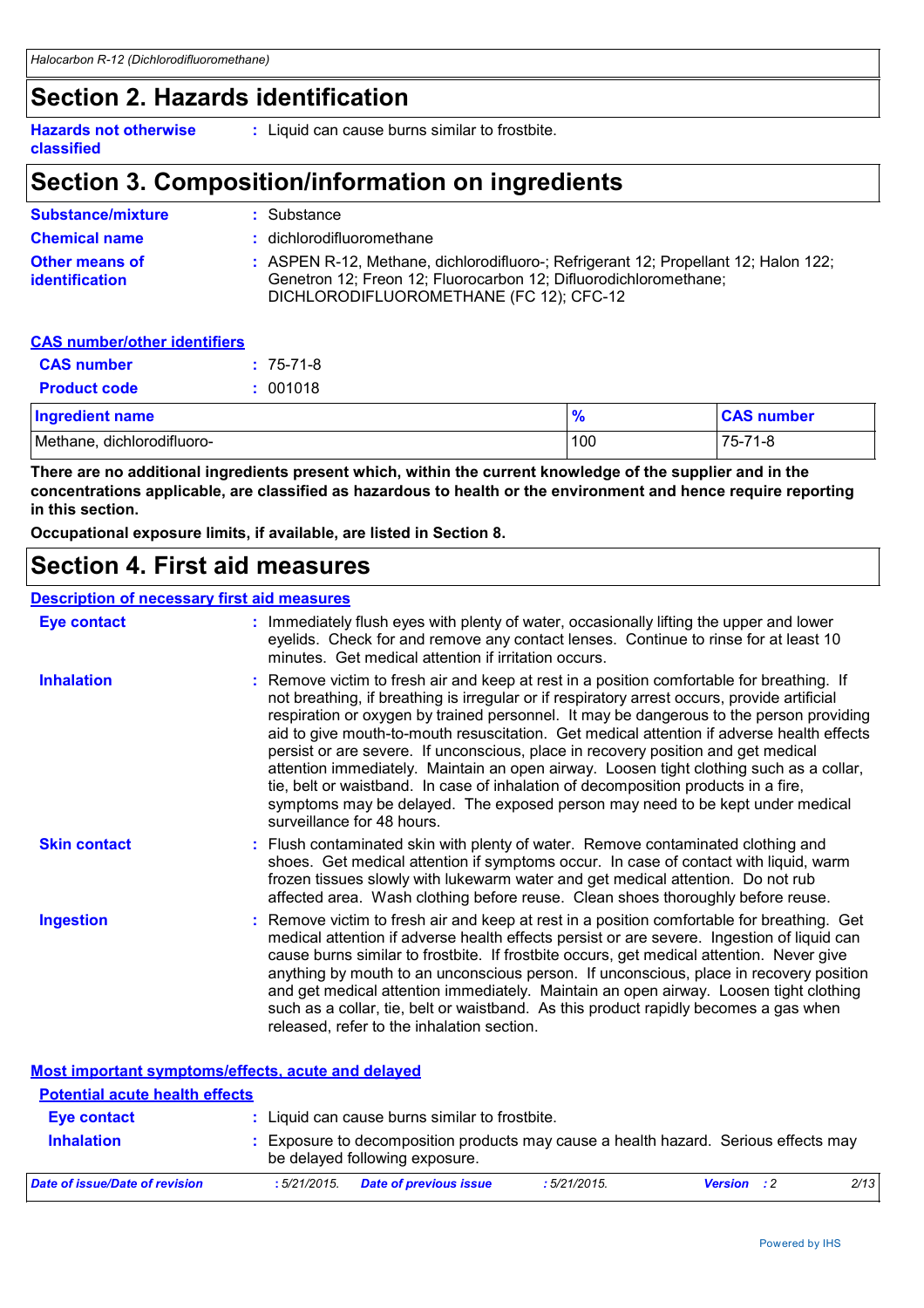### **Section 4. First aid measures**

| <b>Skin contact</b>                 | Dermal contact with rapidly evaporating liquid could result in freezing of the tissues or<br>frostbite.                                                                  |
|-------------------------------------|--------------------------------------------------------------------------------------------------------------------------------------------------------------------------|
| <b>Frostbite</b>                    | : Try to warm up the frozen tissues and seek medical attention.                                                                                                          |
| <b>Ingestion</b>                    | : Ingestion of liquid can cause burns similar to frostbite.                                                                                                              |
| <b>Over-exposure signs/symptoms</b> |                                                                                                                                                                          |
| Eye contact                         | : Adverse symptoms may include the following:<br>frostbite                                                                                                               |
| <b>Inhalation</b>                   | : No specific data.                                                                                                                                                      |
| <b>Skin contact</b>                 | : Adverse symptoms may include the following:<br>frostbite                                                                                                               |
| <b>Ingestion</b>                    | : Adverse symptoms may include the following:<br>frostbite                                                                                                               |
|                                     | Indication of immediate medical attention and special treatment needed, if necessary                                                                                     |
| Notes to physician                  | : In case of inhalation of decomposition products in a fire, symptoms may be delayed.<br>The exposed person may need to be kept under medical surveillance for 48 hours. |
| <b>Specific treatments</b>          | : No specific treatment.                                                                                                                                                 |
| <b>Protection of first-aiders</b>   | : No action shall be taken involving any personal risk or without suitable training. It may                                                                              |

### **See toxicological information (Section 11)**

#### **Section 5. Fire-fighting measures** Use an extinguishing agent suitable for the surrounding fire. **: Extinguishing media :** None known. **Suitable extinguishing media Unsuitable extinguishing**

| media                                                    |                                                                                                                                                                                                                                                                                                                                                                                      |
|----------------------------------------------------------|--------------------------------------------------------------------------------------------------------------------------------------------------------------------------------------------------------------------------------------------------------------------------------------------------------------------------------------------------------------------------------------|
| <b>Specific hazards arising</b><br>from the chemical     | : Contains gas under pressure. In a fire or if heated, a pressure increase will occur and<br>the container may burst or explode.                                                                                                                                                                                                                                                     |
| <b>Hazardous thermal</b><br>decomposition products       | : Decomposition products may include the following materials:<br>carbon dioxide<br>carbon monoxide<br>halogenated compounds<br>carbonyl halides                                                                                                                                                                                                                                      |
| <b>Special protective actions</b><br>for fire-fighters   | : Promptly isolate the scene by removing all persons from the vicinity of the incident if<br>there is a fire. No action shall be taken involving any personal risk or without suitable<br>training. Contact supplier immediately for specialist advice. Move containers from fire<br>area if this can be done without risk. Use water spray to keep fire-exposed containers<br>cool. |
| <b>Special protective</b><br>equipment for fire-fighters | Fire-fighters should wear appropriate protective equipment and self-contained breathing<br>apparatus (SCBA) with a full face-piece operated in positive pressure mode. For<br>incidents involving large quantities, thermally insulated undergarments and thick textile<br>or leather gloves should be worn.                                                                         |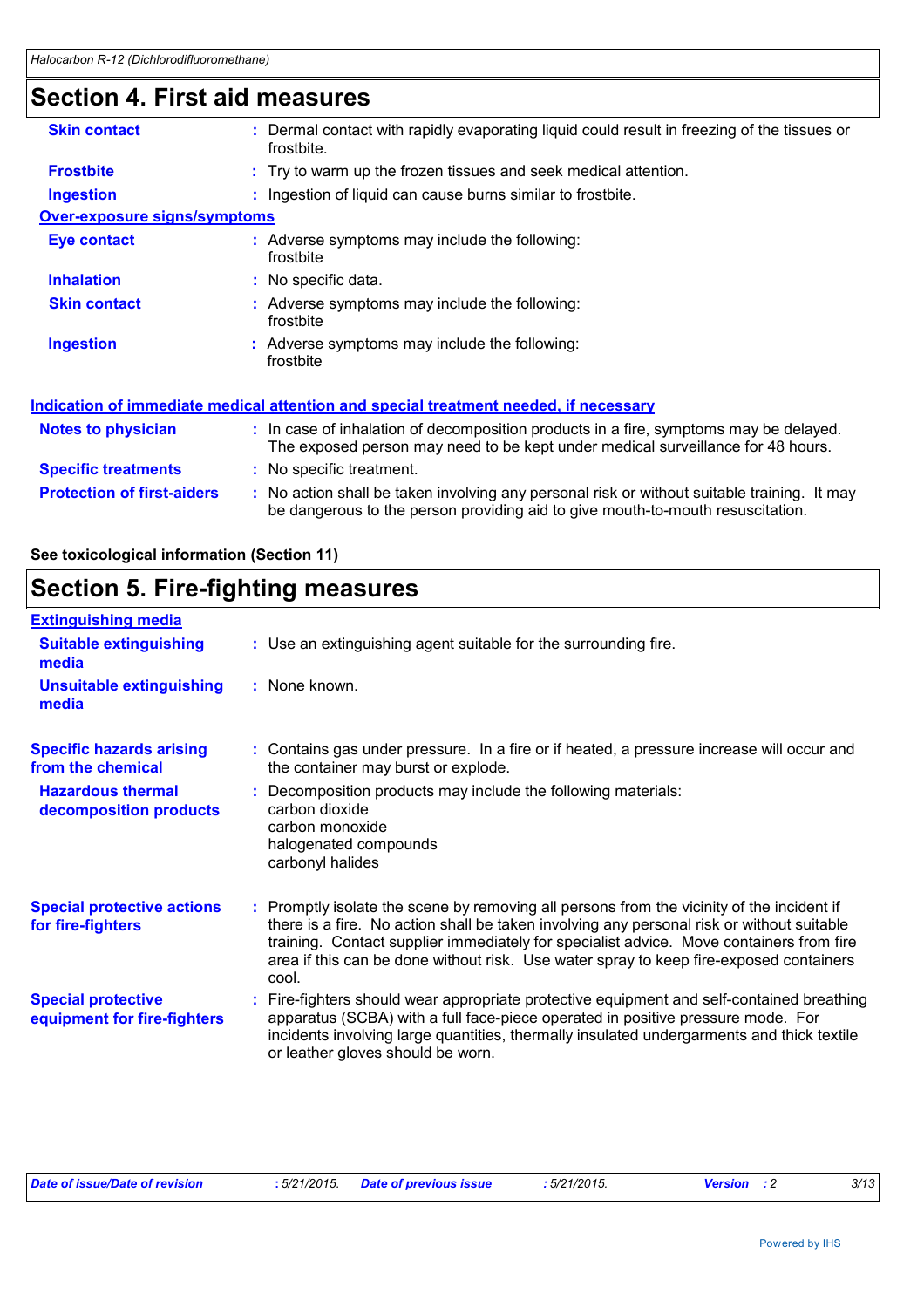### **Section 6. Accidental release measures**

| <b>Personal precautions, protective equipment and emergency procedures</b> |  |                                                                                                                                                                                                                                                                                                                                                                                                                                   |  |
|----------------------------------------------------------------------------|--|-----------------------------------------------------------------------------------------------------------------------------------------------------------------------------------------------------------------------------------------------------------------------------------------------------------------------------------------------------------------------------------------------------------------------------------|--|
| For non-emergency<br>personnel                                             |  | : No action shall be taken involving any personal risk or without suitable training.<br>Evacuate surrounding areas. Keep unnecessary and unprotected personnel from<br>entering. Do not touch or walk through spilled material. Avoid breathing gas. Provide<br>adequate ventilation. Wear appropriate respirator when ventilation is inadequate. Put<br>on appropriate personal protective equipment.                            |  |
|                                                                            |  | For emergency responders : If specialised clothing is required to deal with the spillage, take note of any information<br>in Section 8 on suitable and unsuitable materials. See also the information in "For non-<br>emergency personnel".                                                                                                                                                                                       |  |
| <b>Environmental precautions</b>                                           |  | : Ensure emergency procedures to deal with accidental gas releases are in place to avoid<br>contamination of the environment. Avoid dispersal of spilled material and runoff and<br>contact with soil, waterways, drains and sewers. Inform the relevant authorities if the<br>product has caused environmental pollution (sewers, waterways, soil or air). May be<br>harmful to the environment if released in large quantities. |  |

#### **Methods and materials for containment and cleaning up**

| <b>Small spill</b> | : Immediately contact emergency personnel. Stop leak if without risk.                                                                                             |  |
|--------------------|-------------------------------------------------------------------------------------------------------------------------------------------------------------------|--|
| <b>Large spill</b> | : Immediately contact emergency personnel. Stop leak if without risk. Note: see Section<br>1 for emergency contact information and Section 13 for waste disposal. |  |

### **Section 7. Handling and storage**

#### **Precautions for safe handling**

| <b>Protective measures</b>                                                       | : Put on appropriate personal protective equipment (see Section 8). Contains gas under<br>pressure. Do not get in eyes or on skin or clothing. Avoid breathing gas. Avoid release<br>to the environment. Refer to special instructions/safety data sheet. Empty containers<br>retain product residue and can be hazardous. Do not puncture or incinerate container.<br>Use equipment rated for cylinder pressure. Close valve after each use and when empty.<br>Protect cylinders from physical damage; do not drag, roll, slide, or drop. Use a suitable<br>hand truck for cylinder movement. |
|----------------------------------------------------------------------------------|------------------------------------------------------------------------------------------------------------------------------------------------------------------------------------------------------------------------------------------------------------------------------------------------------------------------------------------------------------------------------------------------------------------------------------------------------------------------------------------------------------------------------------------------------------------------------------------------|
| <b>Advice on general</b><br>occupational hygiene                                 | : Eating, drinking and smoking should be prohibited in areas where this material is<br>handled, stored and processed. Workers should wash hands and face before eating,<br>drinking and smoking. Remove contaminated clothing and protective equipment before<br>entering eating areas. See also Section 8 for additional information on hygiene<br>measures.                                                                                                                                                                                                                                  |
| <b>Conditions for safe storage,</b><br>including any<br><i>incompatibilities</i> | Store in accordance with local regulations. Store in a segregated and approved area.<br>Store away from direct sunlight in a dry, cool and well-ventilated area, away from<br>incompatible materials (see Section 10). Keep container tightly closed and sealed until<br>ready for use. Cylinders should be stored upright, with valve protection cap in place,<br>and firmly secured to prevent falling or being knocked over. Cylinder temperatures<br>should not exceed 52 $^{\circ}$ C (125 $^{\circ}$ F).                                                                                 |

### **Section 8. Exposure controls/personal protection**

**Control parameters Occupational exposure limits**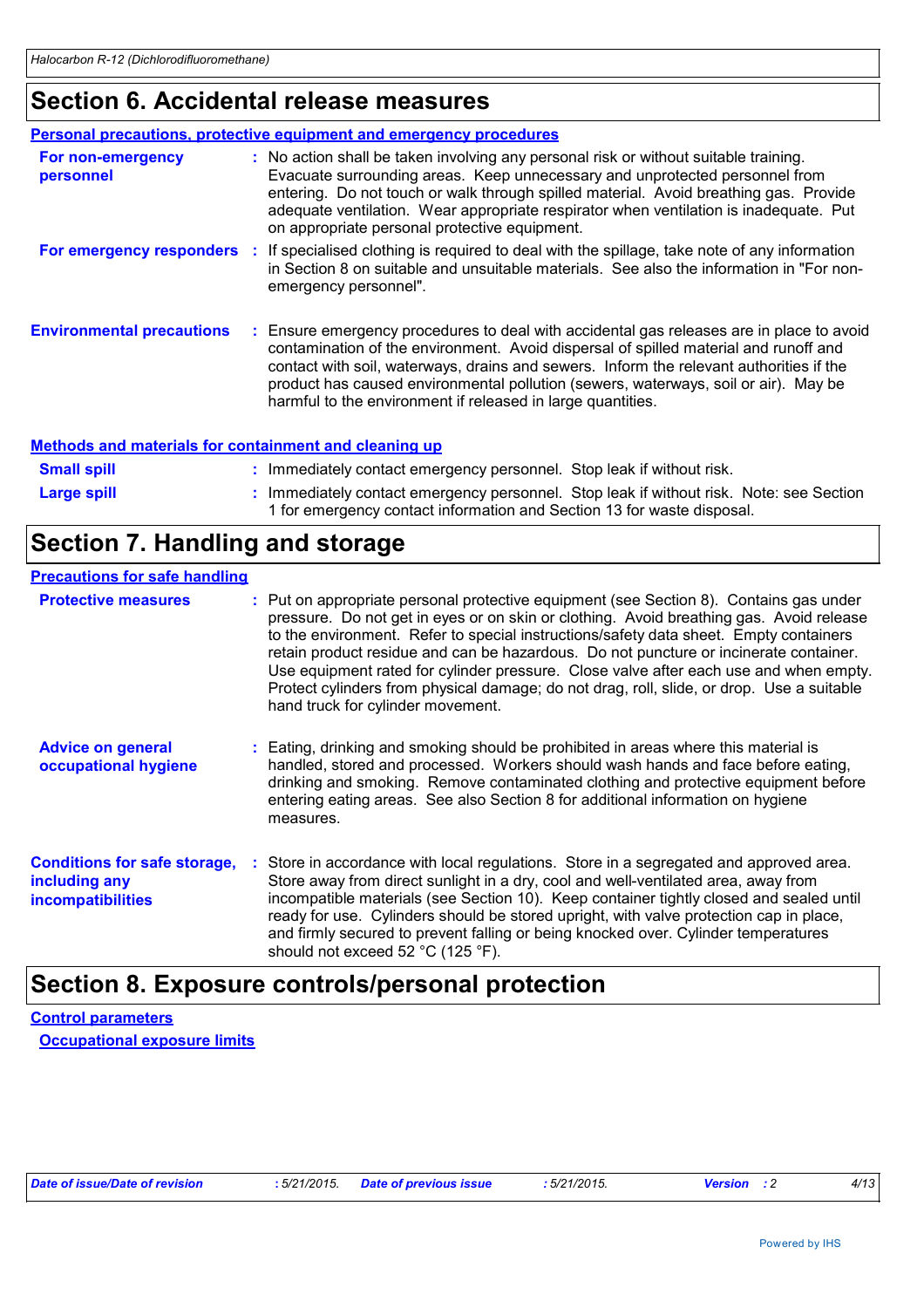### **Section 8. Exposure controls/personal protection**

| <b>Ingredient name</b>     | <b>Exposure limits</b>                    |
|----------------------------|-------------------------------------------|
| Methane, dichlorodifluoro- | <b>ACGIH TLV (United States, 3/2012).</b> |
|                            | TWA: 4950 mg/m <sup>3</sup> 8 hours.      |
|                            | TWA: 1000 ppm 8 hours.                    |
|                            | NIOSH REL (United States, 1/2013).        |
|                            | TWA: 4950 mg/m <sup>3</sup> 10 hours.     |
|                            | TWA: 1000 ppm 10 hours.                   |
|                            | OSHA PEL (United States, 6/2010).         |
|                            | TWA: 4950 mg/m <sup>3</sup> 8 hours.      |
|                            | TWA: 1000 ppm 8 hours.                    |
|                            | OSHA PEL 1989 (United States, 3/1989).    |
|                            | TWA: 4950 mg/m <sup>3</sup> 8 hours.      |
|                            | TWA: 1000 ppm 8 hours.                    |

| <b>Appropriate engineering</b> | : Good general ventilation should be sufficient to control worker exposure to airborne |
|--------------------------------|----------------------------------------------------------------------------------------|
| <b>controls</b>                | contaminants.                                                                          |

**Environmental exposure controls :** Emissions from ventilation or work process equipment should be checked to ensure they comply with the requirements of environmental protection legislation. In some cases, fume scrubbers, filters or engineering modifications to the process equipment will be necessary to reduce emissions to acceptable levels.

#### **Individual protection measures**

| <b>Hygiene measures</b>       | : Wash hands, forearms and face thoroughly after handling chemical products, before<br>eating, smoking and using the lavatory and at the end of the working period.<br>Appropriate techniques should be used to remove potentially contaminated clothing.<br>Wash contaminated clothing before reusing. Ensure that eyewash stations and safety<br>showers are close to the workstation location.                                                                                                                                                                                                                                                                                                                                |
|-------------------------------|----------------------------------------------------------------------------------------------------------------------------------------------------------------------------------------------------------------------------------------------------------------------------------------------------------------------------------------------------------------------------------------------------------------------------------------------------------------------------------------------------------------------------------------------------------------------------------------------------------------------------------------------------------------------------------------------------------------------------------|
| <b>Eye/face protection</b>    | : Safety eyewear complying with an approved standard should be used when a risk<br>assessment indicates this is necessary to avoid exposure to liquid splashes, mists,<br>gases or dusts. If contact is possible, the following protection should be worn, unless<br>the assessment indicates a higher degree of protection: safety glasses with side-<br>shields.                                                                                                                                                                                                                                                                                                                                                               |
| <b>Skin protection</b>        |                                                                                                                                                                                                                                                                                                                                                                                                                                                                                                                                                                                                                                                                                                                                  |
| <b>Hand protection</b>        | : Chemical-resistant, impervious gloves complying with an approved standard should be<br>worn at all times when handling chemical products if a risk assessment indicates this is<br>necessary. If contact with the liquid is possible, insulated gloves suitable for low<br>temperatures should be worn. Considering the parameters specified by the glove<br>manufacturer, check during use that the gloves are still retaining their protective<br>properties. It should be noted that the time to breakthrough for any glove material may<br>be different for different glove manufacturers. In the case of mixtures, consisting of<br>several substances, the protection time of the gloves cannot be accurately estimated. |
| <b>Body protection</b>        | : Personal protective equipment for the body should be selected based on the task being<br>performed and the risks involved and should be approved by a specialist before<br>handling this product.                                                                                                                                                                                                                                                                                                                                                                                                                                                                                                                              |
| <b>Other skin protection</b>  | : Appropriate footwear and any additional skin protection measures should be selected<br>based on the task being performed and the risks involved and should be approved by a<br>specialist before handling this product.                                                                                                                                                                                                                                                                                                                                                                                                                                                                                                        |
| <b>Respiratory protection</b> | : Use a properly fitted, air-purifying or air-fed respirator complying with an approved<br>standard if a risk assessment indicates this is necessary. Respirator selection must be<br>based on known or anticipated exposure levels, the hazards of the product and the safe<br>working limits of the selected respirator.                                                                                                                                                                                                                                                                                                                                                                                                       |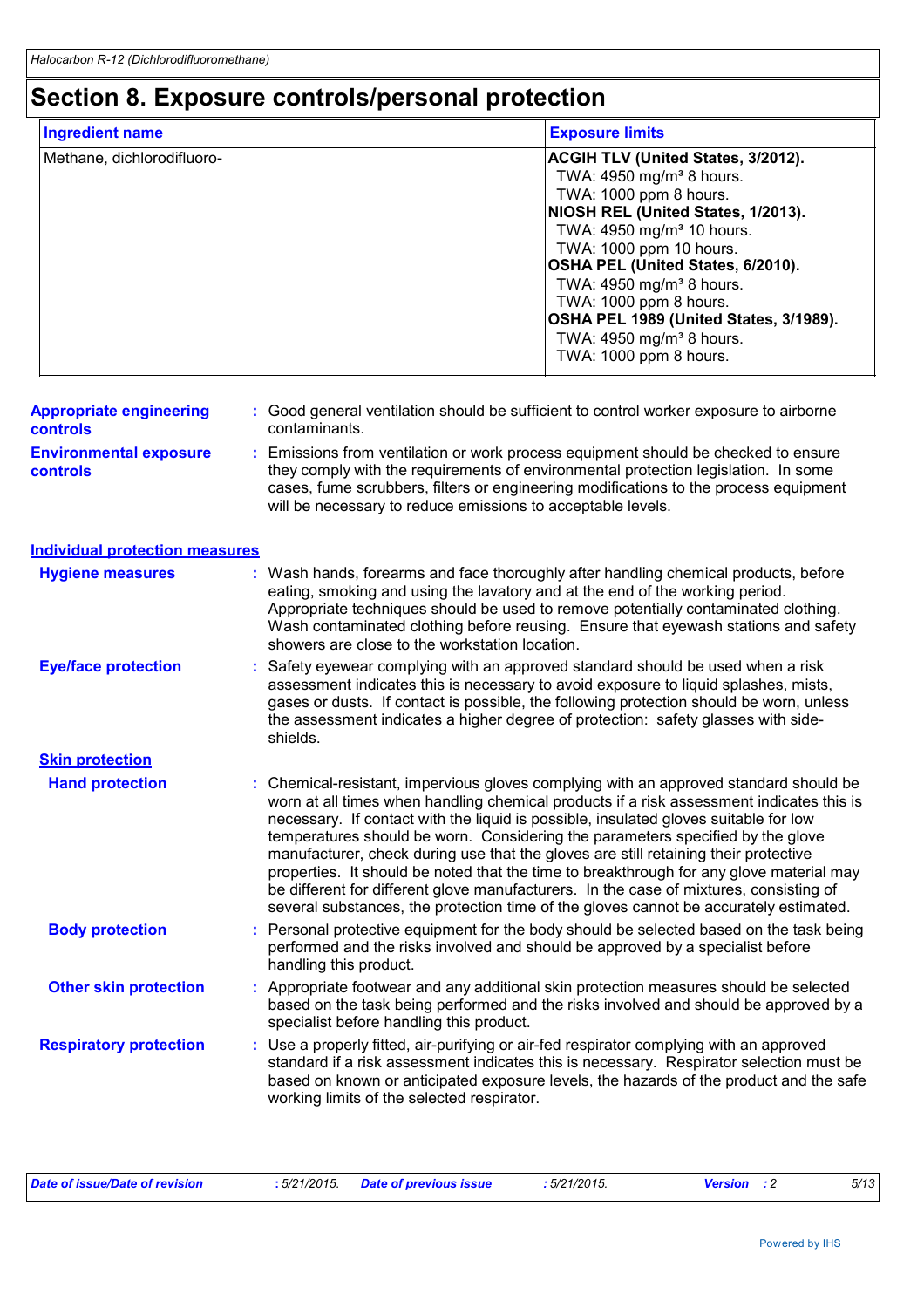### **Section 9. Physical and chemical properties**

| <b>Appearance</b>                                 |                                           |
|---------------------------------------------------|-------------------------------------------|
| <b>Physical state</b>                             | : Gas. [Liquefied gas]                    |
| <b>Color</b>                                      | Colorless.                                |
| <b>Molecular weight</b>                           | : 120.91 g/mole                           |
| <b>Molecular formula</b>                          | $\therefore$ C-Cl2-F2                     |
| <b>Boiling/condensation point</b>                 | : -29.8°C (-21.6°F)                       |
| <b>Melting/freezing point</b>                     | : $-158^{\circ}$ C ( $-252.4^{\circ}$ F)  |
| <b>Critical temperature</b>                       | : $111.85^{\circ}$ C (233.3 $^{\circ}$ F) |
| <b>Odor</b>                                       | Characteristic.                           |
| <b>Odor threshold</b>                             | : Not available.                          |
| pH                                                | Not available.                            |
| <b>Flash point</b>                                | [Product does not sustain combustion.]    |
| <b>Burning time</b>                               | Not applicable.                           |
| <b>Burning rate</b>                               | Not applicable.                           |
| <b>Evaporation rate</b>                           | : Not available.                          |
| <b>Flammability (solid, gas)</b>                  | : Not available.                          |
| Lower and upper explosive<br>(flammable) limits   | : Not available.                          |
| <b>Vapor pressure</b>                             | $: 84.9$ (psia)                           |
| <b>Vapor density</b>                              | : 4.2 (Air = 1)                           |
| <b>Specific Volume (ft 3/lb)</b>                  | : 3.1746                                  |
| Gas Density (lb/ft <sup>3</sup> )                 | : 0.315                                   |
| <b>Relative density</b>                           | : Not applicable.                         |
| <b>Solubility</b>                                 | Not available.                            |
| <b>Solubility in water</b>                        | $: 0.3$ g/l                               |
| <b>Partition coefficient: n-</b><br>octanol/water | : 2.16                                    |
| <b>Auto-ignition temperature</b>                  | : Not available.                          |
| <b>Decomposition temperature</b>                  | Not available.                            |
| <b>SADT</b>                                       | Not available.                            |
| <b>Viscosity</b>                                  | : Not applicable.                         |

## **Section 10. Stability and reactivity**

| Date of issue/Date of revision                      | 6/13<br>:5/21/2015.<br><b>Date of previous issue</b><br>:5/21/2015.<br><b>Version</b><br>$\cdot$ :2       |
|-----------------------------------------------------|-----------------------------------------------------------------------------------------------------------|
| <b>Hazardous decomposition</b><br>products          | : Under normal conditions of storage and use, hazardous decomposition products should<br>not be produced. |
| <b>Conditions to avoid</b>                          | : No specific data.                                                                                       |
| <b>Possibility of hazardous</b><br><b>reactions</b> | : Under normal conditions of storage and use, hazardous reactions will not occur.                         |
| <b>Chemical stability</b>                           | : The product is stable.                                                                                  |
| <b>Reactivity</b>                                   | : No specific test data related to reactivity available for this product or its ingredients.              |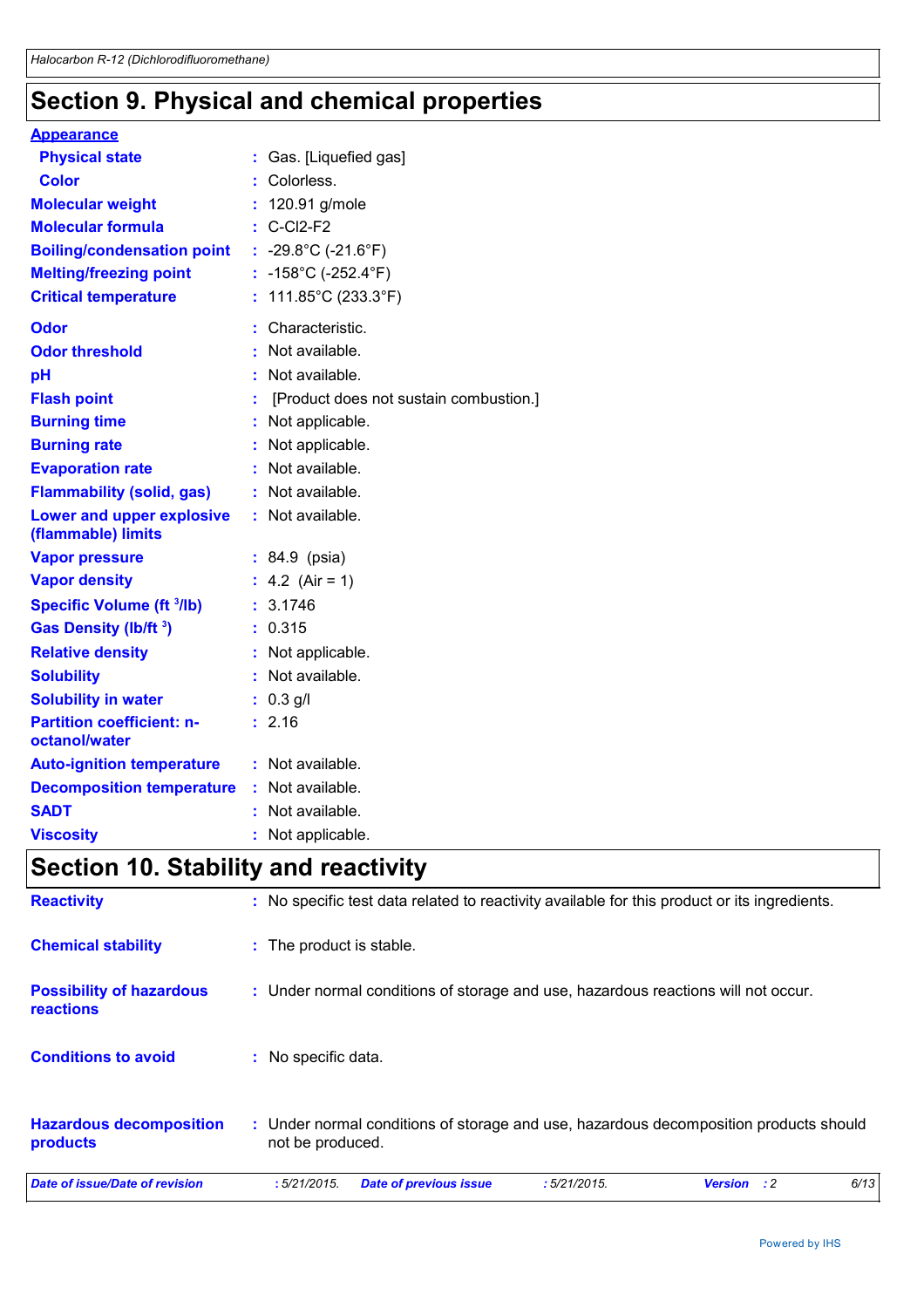### **Section 10. Stability and reactivity**

**Hazardous polymerization :** Under normal conditions of storage and use, hazardous polymerization will not occur.

### **Section 11. Toxicological information**

#### **Information on toxicological effects**

**Acute toxicity** Not available.

#### **Irritation/Corrosion**

Not available.

#### **Sensitization**

Not available.

#### **Mutagenicity**

Not available.

#### **Carcinogenicity**

Not available.

#### **Reproductive toxicity**

Not available.

#### **Teratogenicity**

Not available.

#### **Specific target organ toxicity (single exposure)**

Not available.

#### **Specific target organ toxicity (repeated exposure)**

Not available.

#### **Aspiration hazard**

Not available.

#### **Information on the likely routes of exposure :** Not available.

#### **Potential acute health effects**

| <b>Eye contact</b>  | : Liquid can cause burns similar to frostbite.                                                                        |
|---------------------|-----------------------------------------------------------------------------------------------------------------------|
| <b>Inhalation</b>   | : Exposure to decomposition products may cause a health hazard. Serious effects may<br>be delayed following exposure. |
| <b>Skin contact</b> | : Dermal contact with rapidly evaporating liquid could result in freezing of the tissues or<br>frostbite.             |
| Ingestion           | : Ingestion of liquid can cause burns similar to frostbite.                                                           |

#### **Symptoms related to the physical, chemical and toxicological characteristics Inhalation :** No specific data. **Eye contact :** Adverse symptoms may include the following: frostbite

#### **Skin contact** Adverse symptoms may include the following: **:** frostbite

| Date of issue/Date of revision | : 5/21/2015. Date of previous issue | :5/21/2015. | Version | 7/13 |
|--------------------------------|-------------------------------------|-------------|---------|------|
|                                |                                     |             |         |      |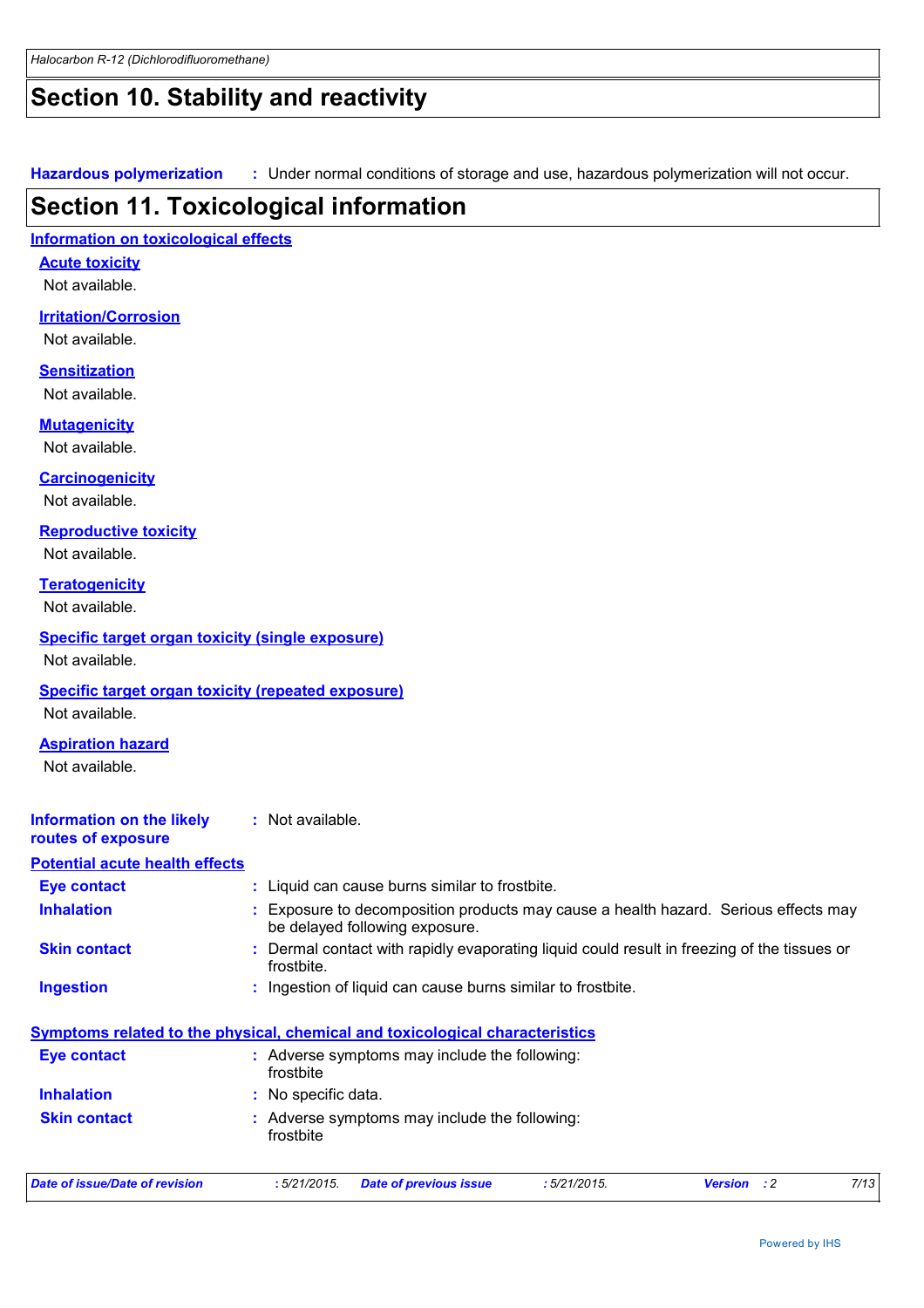### **Section 11. Toxicological information**

| <b>Ingestion</b> |  |
|------------------|--|
|                  |  |

**Ingestion Adverse symptoms may include the following:**  $\blacksquare$ frostbite

|                                                   | Delayed and immediate effects and also chronic effects from short and long term exposure |
|---------------------------------------------------|------------------------------------------------------------------------------------------|
| <b>Short term exposure</b>                        |                                                                                          |
| <b>Potential immediate</b><br><b>effects</b>      | : Not available.                                                                         |
| <b>Potential delayed effects</b>                  | : Not available.                                                                         |
| <b>Long term exposure</b>                         |                                                                                          |
| <b>Potential immediate</b><br><b>effects</b>      | : Not available.                                                                         |
| <b>Potential delayed effects : Not available.</b> |                                                                                          |
| <b>Potential chronic health effects</b>           |                                                                                          |
| Not available.                                    |                                                                                          |
| <b>General</b>                                    | : No known significant effects or critical hazards.                                      |
| <b>Carcinogenicity</b>                            | : No known significant effects or critical hazards.                                      |
| <b>Mutagenicity</b>                               | : No known significant effects or critical hazards.                                      |
| <b>Teratogenicity</b>                             | : No known significant effects or critical hazards.                                      |
| <b>Developmental effects</b>                      | : No known significant effects or critical hazards.                                      |
| <b>Fertility effects</b>                          | : No known significant effects or critical hazards.                                      |

#### **Numerical measures of toxicity**

Not available. **Acute toxicity estimates**

### **Section 12. Ecological information**

#### **Toxicity**

Not available.

#### **Persistence and degradability**

Not available.

#### **Bioaccumulative potential**

| <b>Product/ingredient name</b> | $LoaPow$ | <b>BCF</b> | <b>Potential</b> |
|--------------------------------|----------|------------|------------------|
| Methane, dichlorodifluoro-     | 2.16     | 16.17      | low              |

#### **Mobility in soil**

**Soil/water partition coefficient (Koc)** 

**:** Not available.

**Other adverse effects** : No known significant effects or critical hazards.

| Date of issue/Date of revision | : 5/21/2015. Date of previous issue | : 5/21/2015. | <b>Version</b> : 2 | 8/13 |
|--------------------------------|-------------------------------------|--------------|--------------------|------|
|                                |                                     |              |                    |      |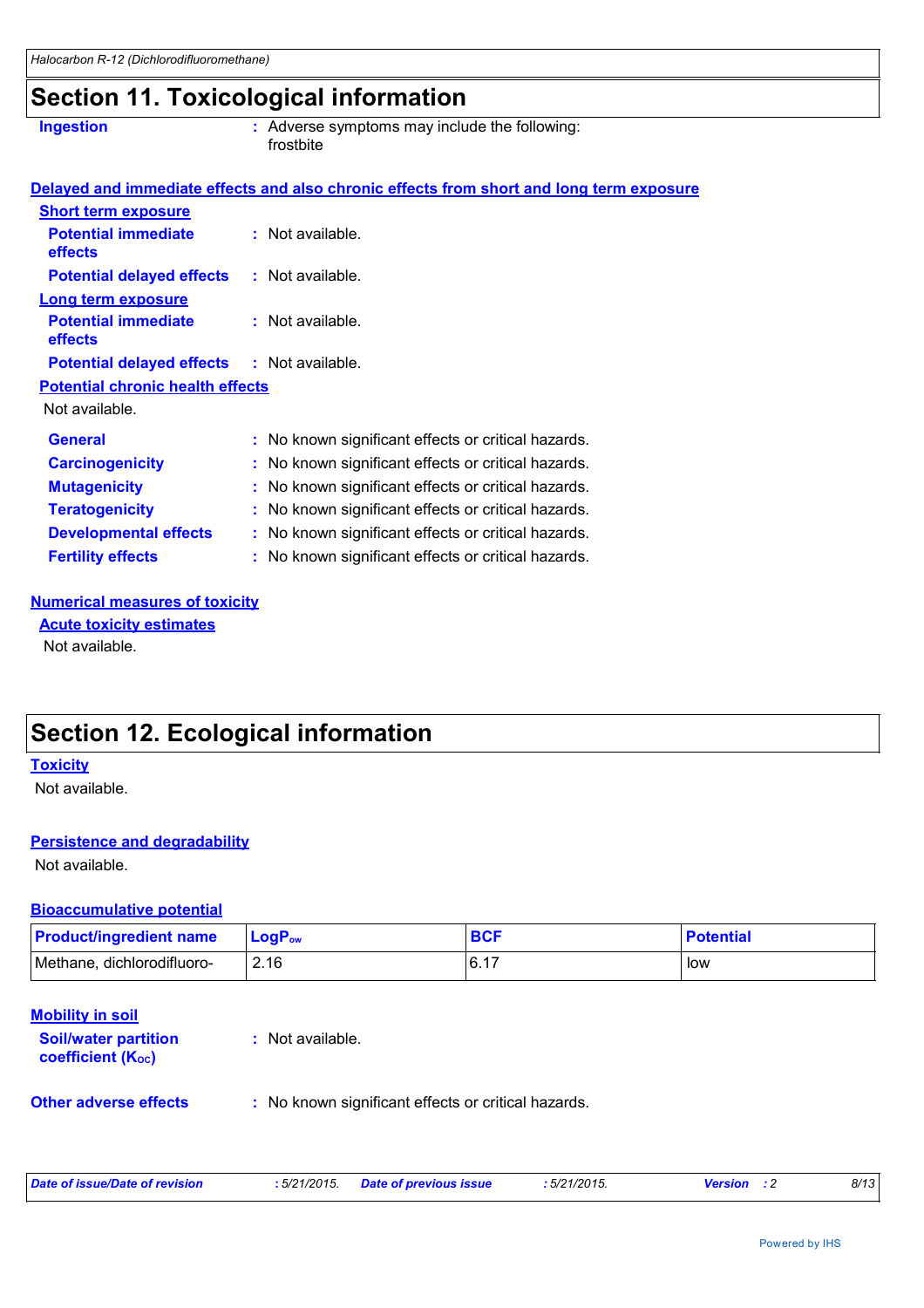### **Section 13. Disposal considerations**

**Disposal methods :**

The generation of waste should be avoided or minimized wherever possible. Disposal of this product, solutions and any by-products should at all times comply with the requirements of environmental protection and waste disposal legislation and any regional local authority requirements. Dispose of surplus and non-recyclable products via a licensed waste disposal contractor. Waste should not be disposed of untreated to the sewer unless fully compliant with the requirements of all authorities with jurisdiction. Empty Airgas-owned pressure vessels should be returned to Airgas. Waste packaging should be recycled. Incineration or landfill should only be considered when recycling is not feasible. This material and its container must be disposed of in a safe way. Empty containers or liners may retain some product residues. Do not puncture or incinerate container.

#### **United States - RCRA Toxic hazardous waste "U" List**

| Ingredient                                          | CAS#    | <b>Status</b> | <b>Reference</b><br>∣number |
|-----------------------------------------------------|---------|---------------|-----------------------------|
| Dichlorodifluoromethane; Methane, dichlorodifluoro- | 75-71-8 | ∟isted        | U075                        |

### **Section 14. Transport information**

|                                         | <b>DOT</b>                                                                                                                                                                                                                                                                                                                                                                                                                                                     | <b>TDG</b>                                                                                                                    | <b>Mexico</b>                                                       | <b>IMDG</b>                                                 | <b>IATA</b>                                                                                                                          |
|-----------------------------------------|----------------------------------------------------------------------------------------------------------------------------------------------------------------------------------------------------------------------------------------------------------------------------------------------------------------------------------------------------------------------------------------------------------------------------------------------------------------|-------------------------------------------------------------------------------------------------------------------------------|---------------------------------------------------------------------|-------------------------------------------------------------|--------------------------------------------------------------------------------------------------------------------------------------|
| <b>UN number</b>                        | <b>UN1028</b>                                                                                                                                                                                                                                                                                                                                                                                                                                                  | <b>UN1028</b>                                                                                                                 | <b>UN1028</b>                                                       | <b>UN1028</b>                                               | <b>UN1028</b>                                                                                                                        |
| <b>UN proper</b><br>shipping name       | <b>DICHLORODIFLUOROMETHANE</b><br>OR REFRIGERANT<br><b>GAS R 12</b>                                                                                                                                                                                                                                                                                                                                                                                            | DICHLORODIFLUOROMETHANE;<br>OR REFRIGERANT<br><b>GAS R 12</b>                                                                 | <b>DICHLORODIFLUOROMETHANE</b><br>OR REFRIGERANT<br><b>GAS R 12</b> | <b>DICHLORODIFLUOROMETHANE</b><br>(REFRIGERANT GAS<br>R 12) | <b>DICHLORODIFLUOROMETHANE</b>                                                                                                       |
| <b>Transport</b><br>hazard class(es)    | 2.2                                                                                                                                                                                                                                                                                                                                                                                                                                                            | 2.2                                                                                                                           | 2.2                                                                 | 2.2                                                         | 2.2                                                                                                                                  |
| <b>Packing group</b>                    |                                                                                                                                                                                                                                                                                                                                                                                                                                                                |                                                                                                                               |                                                                     |                                                             |                                                                                                                                      |
| <b>Environment</b>                      | No.                                                                                                                                                                                                                                                                                                                                                                                                                                                            | No.                                                                                                                           | No.                                                                 | No.                                                         | No.                                                                                                                                  |
| <b>Additional</b><br><b>information</b> | <b>Reportable quantity</b><br>5000 lbs / 2270 kg<br>Package sizes shipped<br>in quantities less than<br>the product reportable<br>quantity are not subject<br>to the RQ (reportable<br>quantity) transportation<br>requirements.<br><b>Limited quantity</b><br>Yes.<br><b>Packaging instruction</b><br>Passenger aircraft<br>Quantity limitation: 75<br>kg<br>Cargo aircraft<br>Quantity limitation: 150<br>kg<br><b>Special provisions</b><br>T <sub>50</sub> | <b>Explosive Limit and</b><br><b>Limited Quantity Index</b><br>0.125<br><b>Passenger Carrying</b><br>Road or Rail Index<br>75 |                                                                     |                                                             | Passenger and Cargo<br><b>Aircraft</b> Quantity<br>limitation: 75 kg<br><b>Cargo Aircraft Only</b><br>Quantity limitation: 150<br>kg |

**"Refer to CFR 49 (or authority having jurisdiction) to determine the information required for shipment of the product."** 

|  |  | Date of issue/Date of revision |  |
|--|--|--------------------------------|--|
|  |  |                                |  |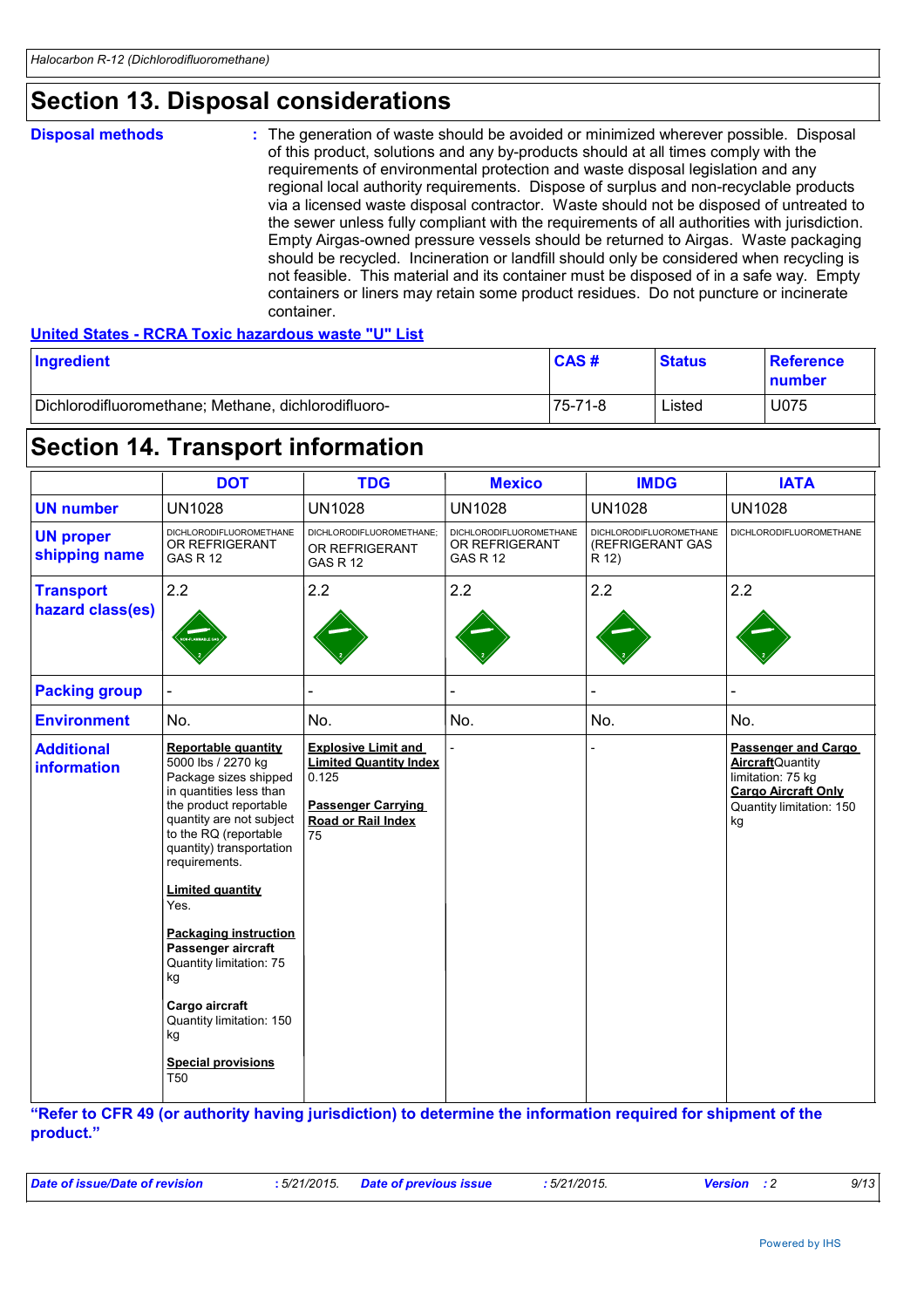### **Section 14. Transport information**

|  | Special precautions for user : Transport within user's premises: always transport in closed containers that are |
|--|-----------------------------------------------------------------------------------------------------------------|
|  | upright and secure. Ensure that persons transporting the product know what to do in the                         |
|  | event of an accident or spillage.                                                                               |

#### **Transport in bulk according :** Not available. **to Annex II of MARPOL**

**73/78 and the IBC Code**

| <b>U.S. Federal regulations</b>                                                   | : TSCA 8(a) CDR Exempt/Partial exemption: Not determined |                     |                              |                       |                                                                         |         |                   |                                                 |               |                                                 |
|-----------------------------------------------------------------------------------|----------------------------------------------------------|---------------------|------------------------------|-----------------------|-------------------------------------------------------------------------|---------|-------------------|-------------------------------------------------|---------------|-------------------------------------------------|
|                                                                                   |                                                          |                     |                              |                       | TSCA 12(b) annual export notification: dichlorodifluoromethane          |         |                   |                                                 |               |                                                 |
|                                                                                   |                                                          |                     |                              |                       | United States inventory (TSCA 8b): This material is listed or exempted. |         |                   |                                                 |               |                                                 |
| <b>Clean Air Act Section 112</b><br>(b) Hazardous Air<br><b>Pollutants (HAPs)</b> |                                                          | : Not listed        |                              |                       |                                                                         |         |                   |                                                 |               |                                                 |
| <b>Clean Air Act Section 602</b><br><b>Class I Substances</b>                     |                                                          | : Listed            |                              |                       |                                                                         |         |                   |                                                 |               |                                                 |
| <b>Clean Air Act Section 602</b><br><b>Class II Substances</b>                    |                                                          | : Not listed        |                              |                       |                                                                         |         |                   |                                                 |               |                                                 |
| <b>DEA List I Chemicals</b><br>(Precursor Chemicals)                              |                                                          | : Not listed        |                              |                       |                                                                         |         |                   |                                                 |               |                                                 |
| <b>DEA List II Chemicals</b><br><b>(Essential Chemicals)</b>                      |                                                          | : Not listed        |                              |                       |                                                                         |         |                   |                                                 |               |                                                 |
| <b>SARA 302/304</b>                                                               |                                                          |                     |                              |                       |                                                                         |         |                   |                                                 |               |                                                 |
| <b>Composition/information on ingredients</b>                                     |                                                          |                     |                              |                       |                                                                         |         |                   |                                                 |               |                                                 |
| No products were found.                                                           |                                                          |                     |                              |                       |                                                                         |         |                   |                                                 |               |                                                 |
| <b>SARA 304 RQ</b>                                                                |                                                          | : Not applicable.   |                              |                       |                                                                         |         |                   |                                                 |               |                                                 |
| <b>SARA 311/312</b>                                                               |                                                          |                     |                              |                       |                                                                         |         |                   |                                                 |               |                                                 |
| <b>Classification</b>                                                             |                                                          |                     | : Sudden release of pressure |                       |                                                                         |         |                   |                                                 |               |                                                 |
| <b>Composition/information on ingredients</b>                                     |                                                          |                     |                              |                       |                                                                         |         |                   |                                                 |               |                                                 |
| <b>Name</b>                                                                       |                                                          |                     | $\frac{9}{6}$                | <b>Fire</b><br>hazard | <b>Sudden</b><br>release of<br>pressure                                 |         | <b>Reactive</b>   | <b>Immediate</b><br>(acute)<br>health<br>hazard |               | <b>Delayed</b><br>(chronic)<br>health<br>hazard |
| Methane, dichlorodifluoro-                                                        |                                                          |                     | 100                          | No.                   | Yes.                                                                    | No.     |                   | No.                                             |               | No.                                             |
| <b>SARA 313</b>                                                                   |                                                          |                     |                              |                       |                                                                         |         |                   |                                                 |               |                                                 |
|                                                                                   |                                                          | <b>Product name</b> |                              |                       |                                                                         |         | <b>CAS number</b> |                                                 | $\frac{9}{6}$ |                                                 |
| <b>Form R - Reporting</b><br>requirements                                         |                                                          |                     | dichlorodifluoromethane      |                       |                                                                         | 75-71-8 |                   | 100                                             |               |                                                 |
| <b>Supplier notification</b>                                                      |                                                          |                     | dichlorodifluoromethane      |                       |                                                                         |         | 75-71-8           |                                                 | 100           |                                                 |
|                                                                                   |                                                          |                     |                              |                       |                                                                         |         |                   |                                                 |               |                                                 |

SARA 313 notifications must not be detached from the SDS and any copying and redistribution of the SDS shall include copying and redistribution of the notice attached to copies of the SDS subsequently redistributed.

#### **State regulations**

| <b>Massachusetts</b>           | This material is listed.                          |                             |
|--------------------------------|---------------------------------------------------|-----------------------------|
| <b>New York</b>                | This material is listed.                          |                             |
| Date of issue/Date of revision | : 5/21/2015 Date of previous issue<br>:5/21/2015. | 10/13<br><b>Version</b> : 2 |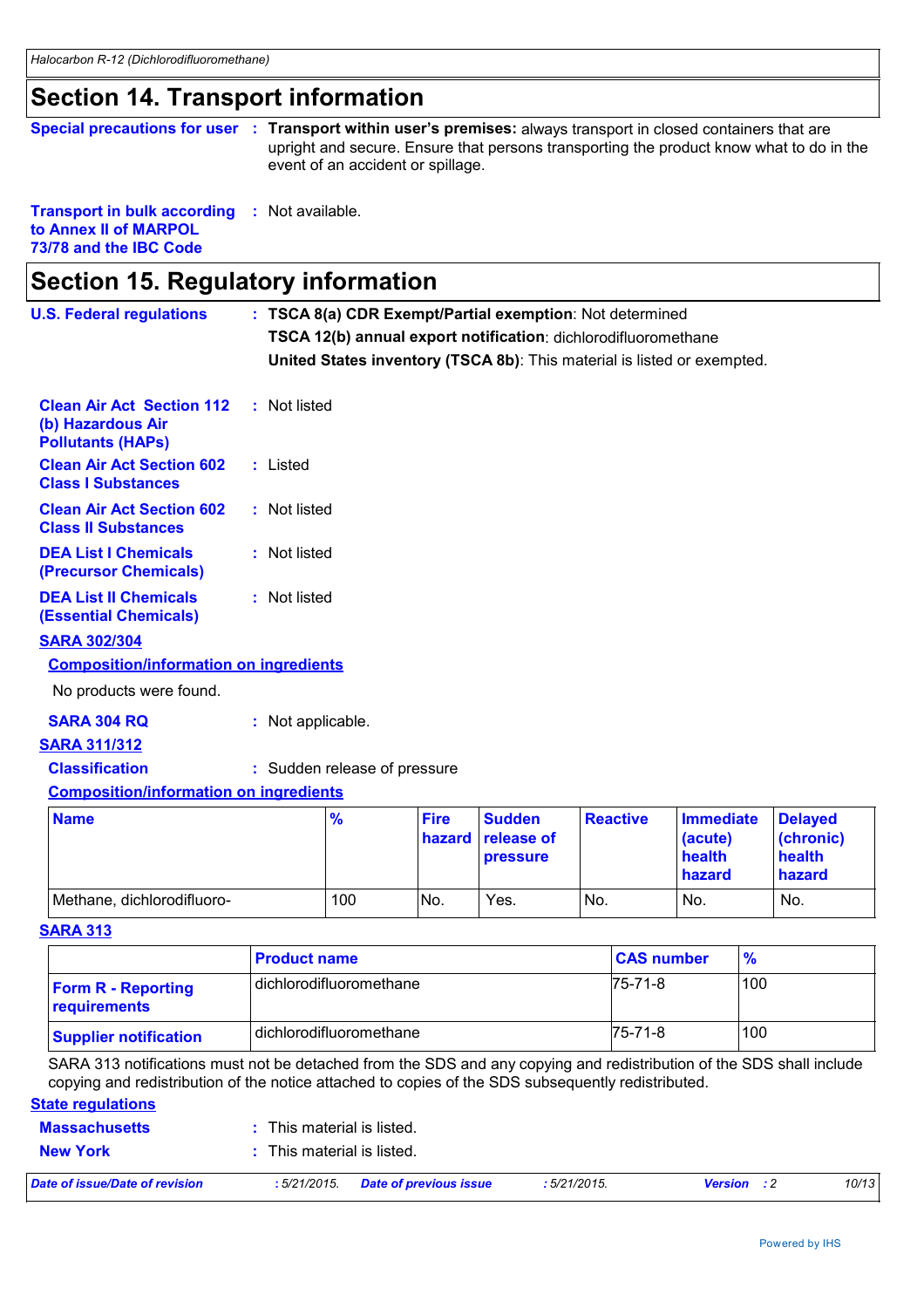### **Section 15. Regulatory information**

| <b>New Jersey</b>                                                                  | : This material is listed.                                                                                                                                                                                                                                                                                                                                                                                                                                                                                         |
|------------------------------------------------------------------------------------|--------------------------------------------------------------------------------------------------------------------------------------------------------------------------------------------------------------------------------------------------------------------------------------------------------------------------------------------------------------------------------------------------------------------------------------------------------------------------------------------------------------------|
| <b>Pennsylvania</b>                                                                | : This material is listed.                                                                                                                                                                                                                                                                                                                                                                                                                                                                                         |
| <b>Canada inventory</b>                                                            | : This material is listed or exempted.                                                                                                                                                                                                                                                                                                                                                                                                                                                                             |
| <b>International requlations</b>                                                   |                                                                                                                                                                                                                                                                                                                                                                                                                                                                                                                    |
| <b>International lists</b>                                                         | : Australia inventory (AICS): This material is listed or exempted.<br>China inventory (IECSC): This material is listed or exempted.<br>Japan inventory: This material is listed or exempted.<br>Korea inventory: This material is listed or exempted.<br>Malaysia Inventory (EHS Register): Not determined.<br>New Zealand Inventory of Chemicals (NZIoC): This material is listed or exempted.<br>Philippines inventory (PICCS): This material is listed or exempted.<br>Taiwan inventory (CSNN): Not determined. |
| <b>Chemical Weapons</b><br><b>Convention List Schedule</b><br><b>I</b> Chemicals   | : Not listed                                                                                                                                                                                                                                                                                                                                                                                                                                                                                                       |
| <b>Chemical Weapons</b><br><b>Convention List Schedule</b><br><b>Il Chemicals</b>  | : Not listed                                                                                                                                                                                                                                                                                                                                                                                                                                                                                                       |
| <b>Chemical Weapons</b><br><b>Convention List Schedule</b><br><b>III Chemicals</b> | : Not listed                                                                                                                                                                                                                                                                                                                                                                                                                                                                                                       |
| <b>Canada</b>                                                                      |                                                                                                                                                                                                                                                                                                                                                                                                                                                                                                                    |
| <b>WHMIS (Canada)</b>                                                              | : Class A: Compressed gas.                                                                                                                                                                                                                                                                                                                                                                                                                                                                                         |
|                                                                                    | <b>CEPA Toxic substances:</b> This material is listed.<br>Canadian ARET: This material is not listed.<br>Canadian NPRI: This material is listed.<br>Alberta Designated Substances: This material is not listed.<br>Ontario Designated Substances: This material is not listed.<br>Quebec Designated Substances: This material is not listed.                                                                                                                                                                       |

### **Section 16. Other information**

**Canada Label requirements :** Class A: Compressed gas.



**Caution: HMIS® ratings are based on a 0-4 rating scale, with 0 representing minimal hazards or risks, and 4 representing significant hazards or risks Although HMIS® ratings are not required on SDSs under 29 CFR 1910. 1200, the preparer may choose to provide them. HMIS® ratings are to be used with a fully implemented HMIS® program. HMIS® is a registered mark of the National Paint & Coatings Association (NPCA). HMIS® materials may be purchased exclusively from J. J. Keller (800) 327-6868.**

**The customer is responsible for determining the PPE code for this material.**

**National Fire Protection Association (U.S.A.)**



| Date of issue/Date of revision | : 5/21/2015 Date of previous issue | 5/21/2015. | <b>Version</b> : 2 | 11/13 |
|--------------------------------|------------------------------------|------------|--------------------|-------|
|                                |                                    |            |                    |       |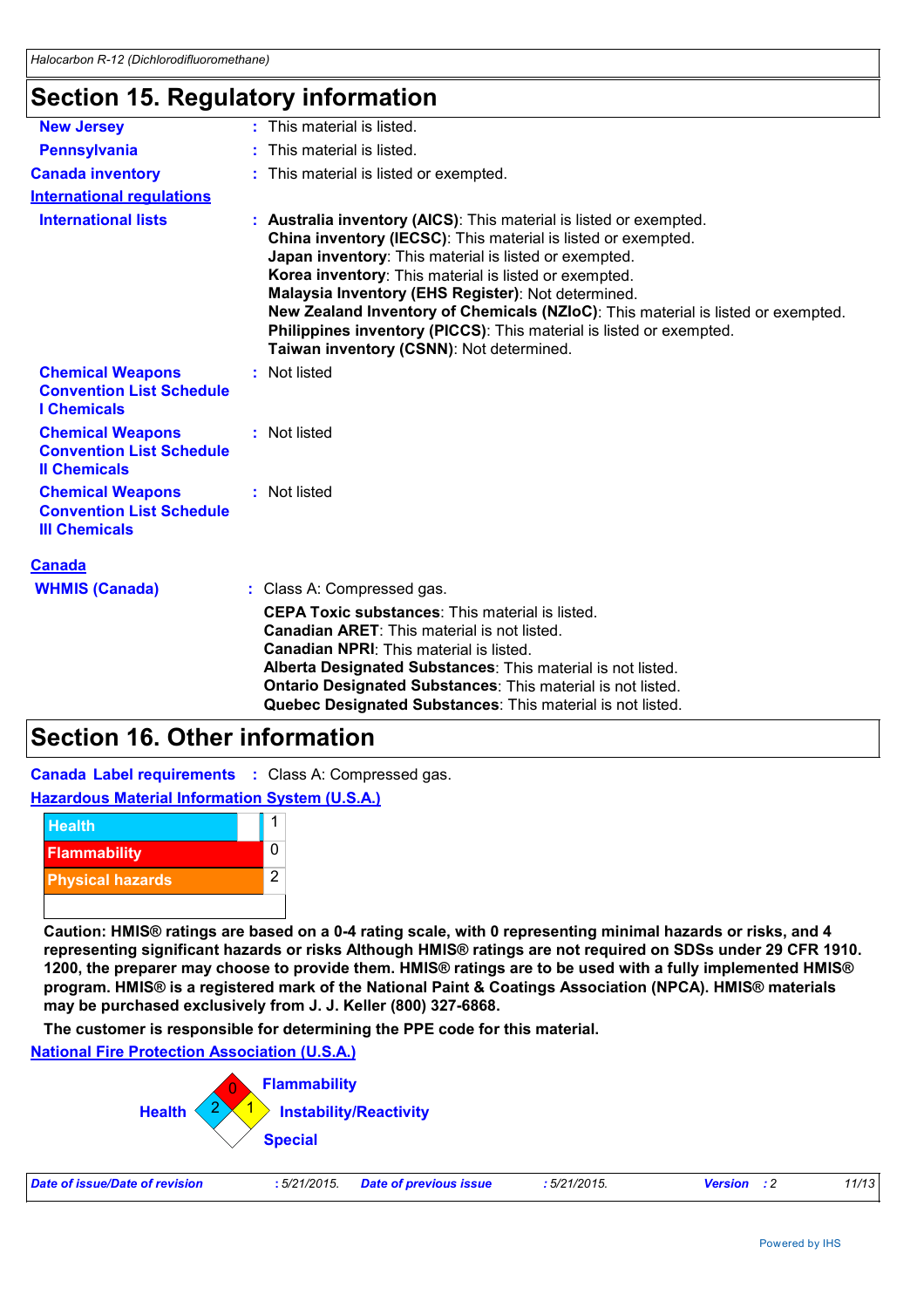### **Section 16. Other information**

**Reprinted with permission from NFPA 704-2001, Identification of the Hazards of Materials for Emergency Response Copyright ©1997, National Fire Protection Association, Quincy, MA 02269. This reprinted material is not the complete and official position of the National Fire Protection Association, on the referenced subject which is represented only by the standard in its entirety.**

**Copyright ©2001, National Fire Protection Association, Quincy, MA 02269. This warning system is intended to be interpreted and applied only by properly trained individuals to identify fire, health and reactivity hazards of chemicals. The user is referred to certain limited number of chemicals with recommended classifications in NFPA 49 and NFPA 325, which would be used as a guideline only. Whether the chemicals are classified by NFPA or not, anyone using the 704 systems to classify chemicals does so at their own risk.**

| <b>History</b> |  |  |
|----------------|--|--|
|                |  |  |

| <b>Date of printing</b>                | : 5/21/2015.                                                                                                                                                                                                                                                                                                                                                                                                                                                                                                                                                                                                                                                                                                                                                                                                                                                                                                                                                                                                                                                                                                                                                                                                                                                                                                                                                                                                                                                                                                                                                                                         |
|----------------------------------------|------------------------------------------------------------------------------------------------------------------------------------------------------------------------------------------------------------------------------------------------------------------------------------------------------------------------------------------------------------------------------------------------------------------------------------------------------------------------------------------------------------------------------------------------------------------------------------------------------------------------------------------------------------------------------------------------------------------------------------------------------------------------------------------------------------------------------------------------------------------------------------------------------------------------------------------------------------------------------------------------------------------------------------------------------------------------------------------------------------------------------------------------------------------------------------------------------------------------------------------------------------------------------------------------------------------------------------------------------------------------------------------------------------------------------------------------------------------------------------------------------------------------------------------------------------------------------------------------------|
| Date of issue/Date of<br>revision      | : 5/21/2015.                                                                                                                                                                                                                                                                                                                                                                                                                                                                                                                                                                                                                                                                                                                                                                                                                                                                                                                                                                                                                                                                                                                                                                                                                                                                                                                                                                                                                                                                                                                                                                                         |
| Date of previous issue                 | : 5/21/2015.                                                                                                                                                                                                                                                                                                                                                                                                                                                                                                                                                                                                                                                                                                                                                                                                                                                                                                                                                                                                                                                                                                                                                                                                                                                                                                                                                                                                                                                                                                                                                                                         |
| <b>Version</b>                         | $\therefore$ 2                                                                                                                                                                                                                                                                                                                                                                                                                                                                                                                                                                                                                                                                                                                                                                                                                                                                                                                                                                                                                                                                                                                                                                                                                                                                                                                                                                                                                                                                                                                                                                                       |
| <b>Key to abbreviations</b>            | $:$ ATE = Acute Toxicity Estimate<br><b>BCF</b> = Bioconcentration Factor<br>GHS = Globally Harmonized System of Classification and Labelling of Chemicals<br>IATA = International Air Transport Association<br>IBC = Intermediate Bulk Container<br><b>IMDG = International Maritime Dangerous Goods</b><br>LogPow = logarithm of the octanol/water partition coefficient<br>MARPOL 73/78 = International Convention for the Prevention of Pollution From Ships,<br>1973 as modified by the Protocol of 1978. ("Marpol" = marine pollution)<br>UN = United NationsACGIH - American Conference of Governmental Industrial<br>Hygienists<br>AIHA - American Industrial Hygiene Association<br>CAS - Chemical Abstract Services<br>CEPA – Canadian Environmental Protection Act<br>CERCLA – Comprehensive Environmental Response, Compensation, and Liability Act<br>(EPA)<br>CFR - United States Code of Federal Regulations<br>CPR - Controlled Products Regulations<br>DSL - Domestic Substances List<br>GWP - Global Warming Potential<br>IARC - International Agency for Research on Cancer<br>ICAO - International Civil Aviation Organisation<br>Inh – Inhalation<br>LC - Lethal concentration<br>LD - Lethal dosage<br>NDSL - Non-Domestic Substances List<br>NIOSH - National Institute for Occupational Safety and Health<br>TDG - Canadian Transportation of Dangerous Goods Act and Regulations<br>TLV - Threshold Limit Value<br>TSCA - Toxic Substances Control Act<br>WEEL - Workplace Environmental Exposure Level<br>WHMIS - Canadian Workplace Hazardous Material Information System |
| <b>References</b>                      | $:$ Not available.                                                                                                                                                                                                                                                                                                                                                                                                                                                                                                                                                                                                                                                                                                                                                                                                                                                                                                                                                                                                                                                                                                                                                                                                                                                                                                                                                                                                                                                                                                                                                                                   |
|                                        | $\nabla$ Indicates information that has changed from previously issued version.                                                                                                                                                                                                                                                                                                                                                                                                                                                                                                                                                                                                                                                                                                                                                                                                                                                                                                                                                                                                                                                                                                                                                                                                                                                                                                                                                                                                                                                                                                                      |
| <b>Other special</b><br>considerations | : WARNING: Contains (Dichlorodifluoromethane), a substance which harms the public<br>health and environment by destroying ozone in the upper atmosphere.                                                                                                                                                                                                                                                                                                                                                                                                                                                                                                                                                                                                                                                                                                                                                                                                                                                                                                                                                                                                                                                                                                                                                                                                                                                                                                                                                                                                                                             |
| <b>Notice to reader</b>                |                                                                                                                                                                                                                                                                                                                                                                                                                                                                                                                                                                                                                                                                                                                                                                                                                                                                                                                                                                                                                                                                                                                                                                                                                                                                                                                                                                                                                                                                                                                                                                                                      |

| Date of issue/Date of revision | : 5/21/2015. Date of previous issue | : 5/21/2015. | <b>Version</b> : 2 | 12/13 |
|--------------------------------|-------------------------------------|--------------|--------------------|-------|
|                                |                                     |              |                    |       |